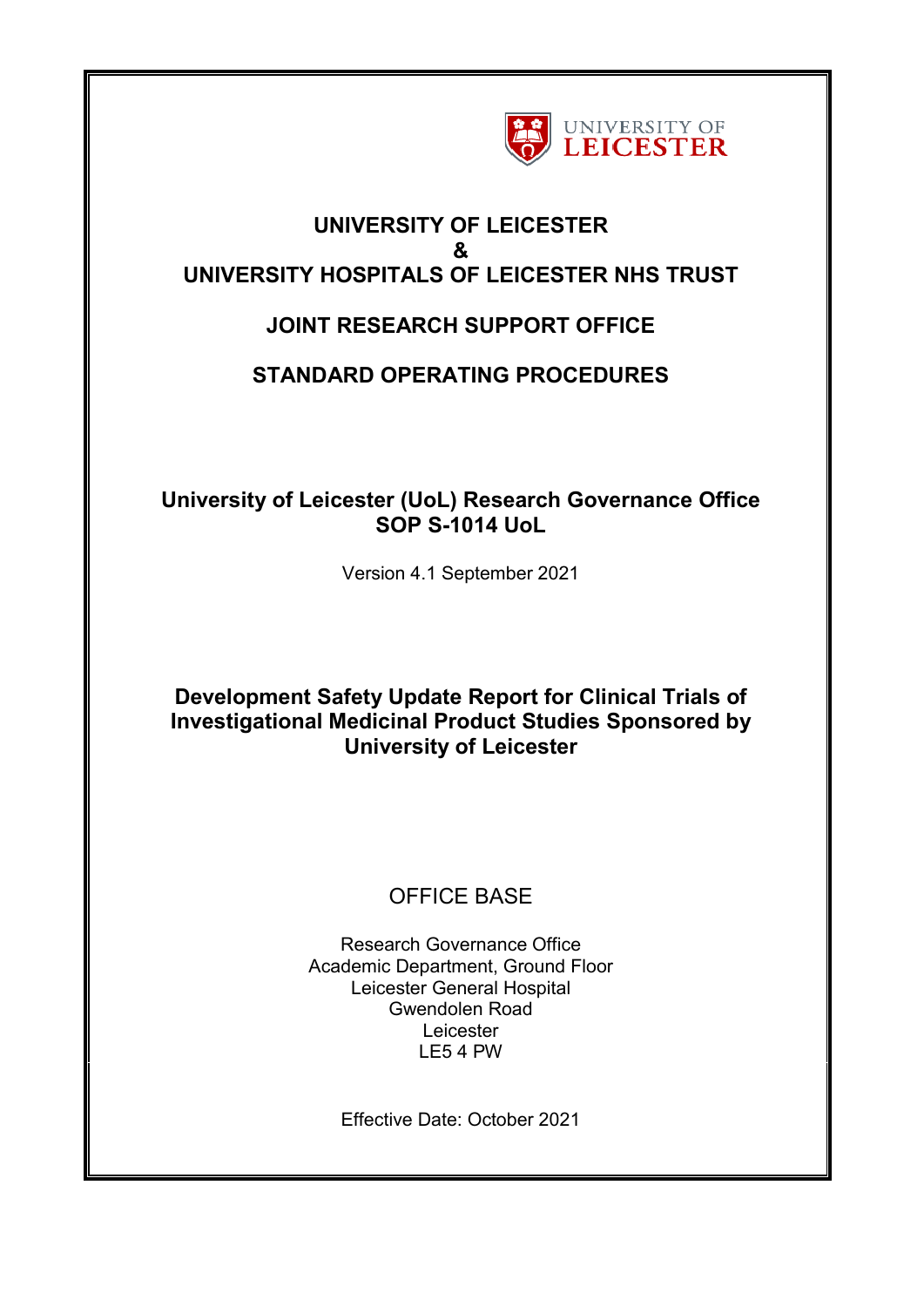**Standard Operating Procedure: SOP S-1014 UoL Development Safety Update Report for Clinical Trials of Investigational Medicinal Product Studies Sponsored by University of Leicester <b>Research Governance Office** 



#### **1. Introduction**

This Standard Operating Procedure (SOP) describes the procedures for the preparation and timely reporting of the Development Safety Update Report (DSUR) in order to discharge responsibility appropriately in line with regulatory requirements.

The DSUR is an annual review and evaluation of safety information to assure regulators that a Sponsor is adequately monitoring and evaluating the safety profile of an Investigational Medicinal Product (IMP).

The DSUR should be a vehicle to provide safety information from all ongoing clinical trials that are being conducted or completed during the review period.

The DSUR guidance describes in detail the requirements for reporting to both the Competent Authority (CA) and the Central Ethics Committees (CEC) in each member state.

With effect from 1<sup>st</sup> April 2012, all Sponsor reviews for studies using IMPs include a requirement to detail the responsibility for completion of the DSUR as part of the review and contract.

#### **2. Scope**

This SOP applies to all researchers conducting studies sponsored by UoL.

#### **3. Procedure**

The purpose of a DSUR (Appendix 1) is to present a single, comprehensive, scientific annual review and evaluation of pertinent safety information collected during the reporting period relating to a drug under investigation, whether or not it is marketed. The guidance suggests that the document should include:

- Safety information obtained during the current review period
- Analysis of the new information provided based on previous knowledge of the product safety
- New safety issues that may impact the overall programme or specific clinical trial
- Current understanding and management of known and potential safety risks to patients
- Changes in the product's safety profile
- Providing an update on the status of the clinical investigation/development programme and study results
- One DSUR is produced for each Investigational Medicinal Product

#### **3.1 Development Safety Update Report - Reporting Period for University of Leicester.**

Every attempt should be made to delegate responsibility for inclusion of all safety information from UoL trials from the DSUR produced by the manufacturer/supplier of the Investigational Medicinal Products.

SOP S-1014 UoL Development Safety Update Report for Clinical Trials of Investigational Medicinal Product Studies Sponsored by University of Leicester.

Page **2** of **6**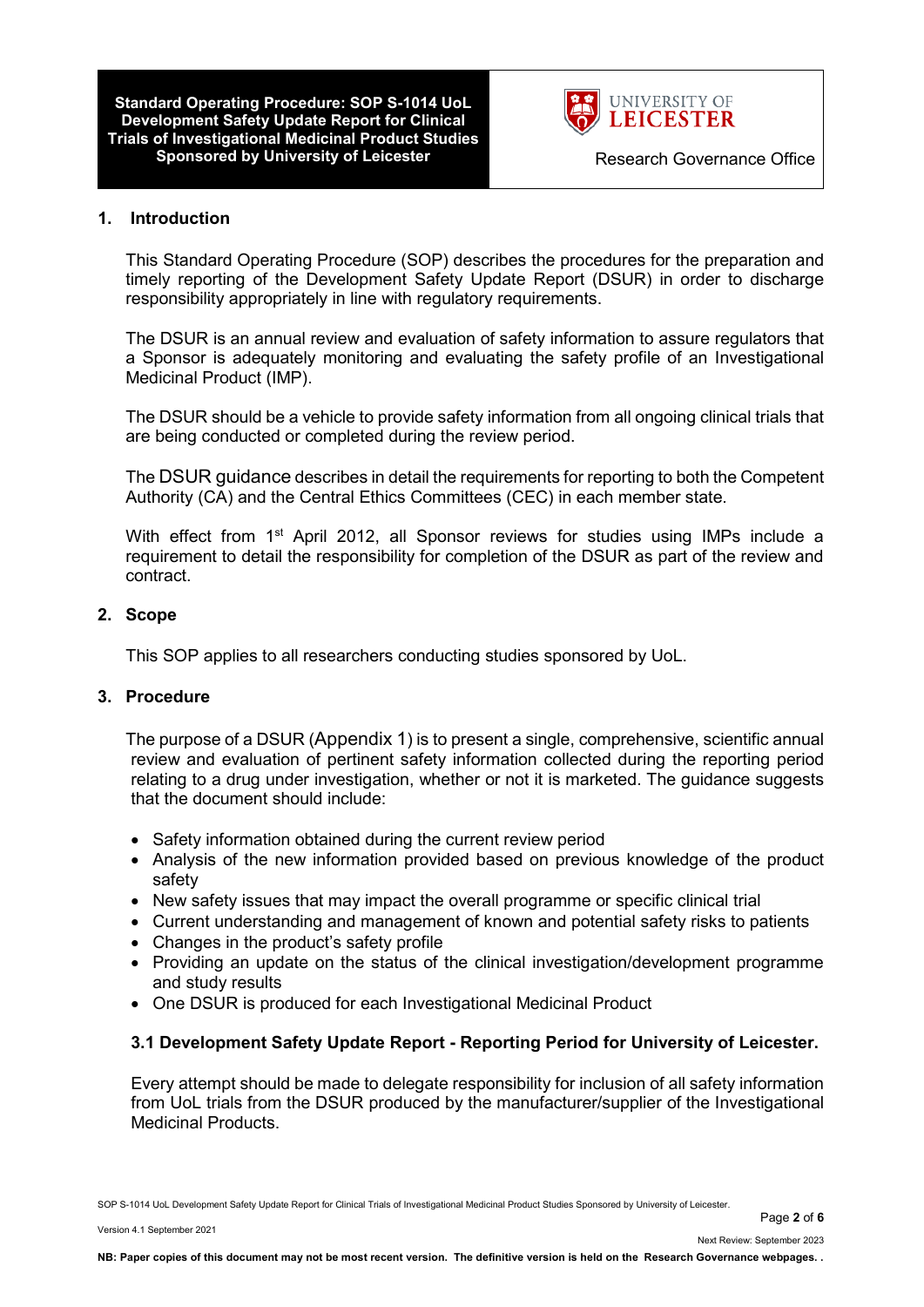Where this is not possible, a DSUR must be completed by the Chief Investigator (CI) for each IMP. Clearly, there will be a great deal of information unavailable to the CI or to UoL when acting as Sponsor. Where information is not available, it must be clearly noted 'information unavailable to author'.

Where it has not been possible to link with the holder of the DIBD for the sake of clarity, the Data Lock Point (DLP) will be taken as the anniversary of the Clinical Trials Authorisation.

One DSUR must be completed for each IMP. Where this involves several Chief Investigators, collaboration will be encouraged.

A copy of the completed DSUR must be retained in the Trial Master File (TMF).

The appropriate Investigator Brochure (IB) or Summary of Product Characteristics (SPC) in effect at the start of the reporting period must be used as the Reference Safety Information (RSI) for the DSUR. The version and/or date of this document must be stated in section 7.1 of the DSUR. However, if the IB or SPC has been revised during the reporting period and not previously submitted to the relevant Competent Authority, a copy of the revised RSI must be provided as an attachment to the DSUR, in addition to submission of a substantial amendment to update the documents.

It is recommended that the Investigator Brochure/Summary of Product Characteristics review is undertaken as the same time as the DSUR submission.

## **3.2 Review and Approval of Development Safety Update Reports**

The Sponsor and CI will review the DSUR prior to final submission to the MHRA & REC /HRA. Once the DSUR has been completed it will undergo a quality control review – this review will be documented by the sponsor in the form of an email to appropriate parties which must be filed in the TMF.

In the case of blinded ongoing studies, blinded personnel may only review an initial draft of the DSUR, prior to the addition of any unblinded information. The final review of the DSUR, with unblinded information included, must only be made by unblinded personnel.

The final DSUR must be signed by the Chief Investigator and Sponsor prior to submission to the MHRA and REC.

Prior to submission to the REC /HRA the NRES CTIMP Safety Report to Research Ethics Committee must be completed by the CI / PI and returned to the Sponsor. The Sponsor will then submit this to the REC / HRA with the DSUR documentation.

#### **3.3 Distribution and Filing**

A signed paper copy of each DSUR must be filed in the TMF. If the TMF is held by personnel involved in the conduct of a blinded study, the signed paper copy of each DSUR will be retained by the Sponsor's Responsible Person for Pharmacovigilance until the end of the study when it will be inserted in the TMF.

Copies of the DSUR will be stored electronically by the Sponsor

## **3.4 Submission Timeframe Compliance**

A DSUR Reporting timeframe working illustration gives details of the timeframes for reporting a DSUR (Appendix 2) and DSUR Reporting timeframe working instruction (Appendix 3) has also been produced to further clarify the requirements. In the event of the Investigator

SOP S-1014 UoL Development Safety Update Report for Clinical Trials of Investigational Medicinal Product Studies Sponsored by University of Leicester.

Page **3** of **6**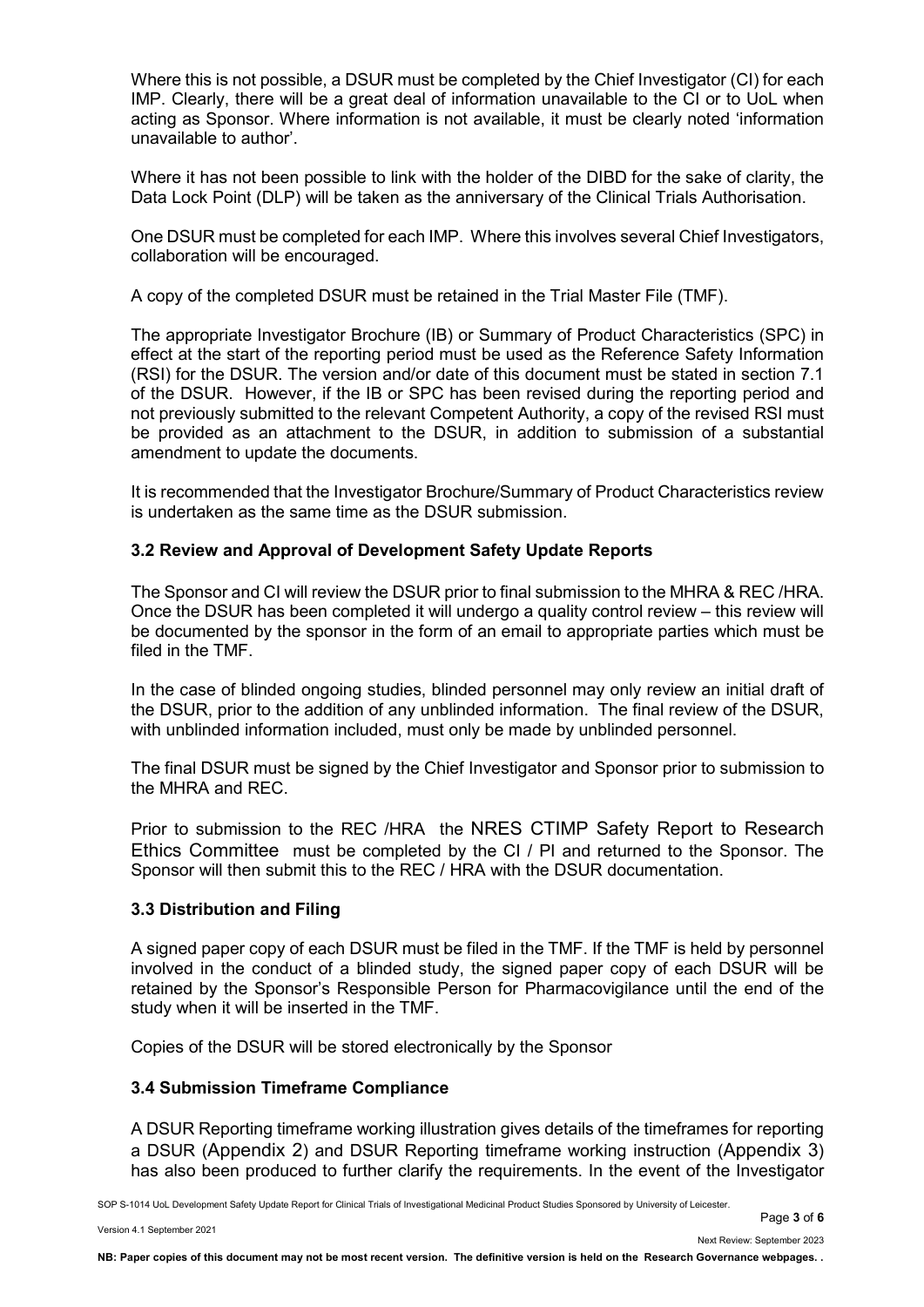failing to submit the DSUR within the specified timeframes, the Non-Compliance SOP S-1016 UoL will be implemented at a minimum of a major finding.

## **4. Responsibilities**

| <b>Undertaken by</b><br>Responsibility |                       |                       | Activity                                                                                                                  |
|----------------------------------------|-----------------------|-----------------------|---------------------------------------------------------------------------------------------------------------------------|
|                                        | Sponsor               | Sponsor               | Ensures that each DSUR meets the appropriate<br>regulatory requirements and is submitted within the<br>required timeline. |
| $\overline{2}$                         | Sponsor               | Sponsor               | Ensures that each study remains unblinded to<br>blinded operational and study site personnel                              |
| 3                                      | Sponsor               | Sponsor               | Ensures that the Sponsor has reviewed and<br>approved all blinded DSURs before finalisation and<br>submission             |
| 4                                      | Sponsor               | Sponsor               | Ensures that all documentation is filed appropriately                                                                     |
| 5                                      | Sponsor               | Sponsor               | Submits the DSUR to the MHRA and REC/HRA                                                                                  |
| 6                                      | Chief                 | Chief                 | Complete the DSUR                                                                                                         |
|                                        | Investigator          | Investigator          |                                                                                                                           |
| $\overline{7}$                         | Chief                 | Chief                 | Review the completed DSUR with the Sponsor                                                                                |
|                                        | Investigator          | Investigator          |                                                                                                                           |
| 8                                      | Chief<br>Investigator | Chief<br>Investigator | Ensure the DSUR has been finalised within the<br>required timeline                                                        |

This table is used to track the development and approval of the document and any changes made on revised / reviewed versions

## **5. Development and approval Record for this document**

| <b>Author / Lead Officer:</b> | Cat Taylor                                           |  |  |
|-------------------------------|------------------------------------------------------|--|--|
| <b>Job Title:</b>             | <b>Head of Research Assurance</b>                    |  |  |
| <b>Reviewed by:</b>           | UoL Research Management and Operations Group (RSMOG) |  |  |
| Approved by:                  | <b>Professor Nigel Brunskill</b>                     |  |  |
|                               |                                                      |  |  |
| Date Approved                 | 13/10/2021                                           |  |  |

### **6. Review Record**

| <b>Date</b> | <b>Issue</b>  | <b>Reviewed</b> | <b>Description Of Changes (If Any)</b>                   |
|-------------|---------------|-----------------|----------------------------------------------------------|
|             | <b>Number</b> | By              |                                                          |
| Oct         | 2             | Wendy           | Version 1 amended following review of Sponsor processes. |
| 2013        |               | Gamble          |                                                          |
| Jun         | 3             | Wendy           | Version 2 amended to bring in line with UHL text.        |
| 2015        |               | Gamble          |                                                          |
| Nov         | 4             | Diane           | Reference to HRA and RSI added. Logo changed.            |
| 2016        |               | Delahooke       |                                                          |
| Sept        | 4.1           | Cat Taylor      | Administrative changes                                   |
| 2021        |               |                 |                                                          |

SOP S-1014 UoL Development Safety Update Report for Clinical Trials of Investigational Medicinal Product Studies Sponsored by University of Leicester.

Version 4.1 September 2021

Page **4** of **6**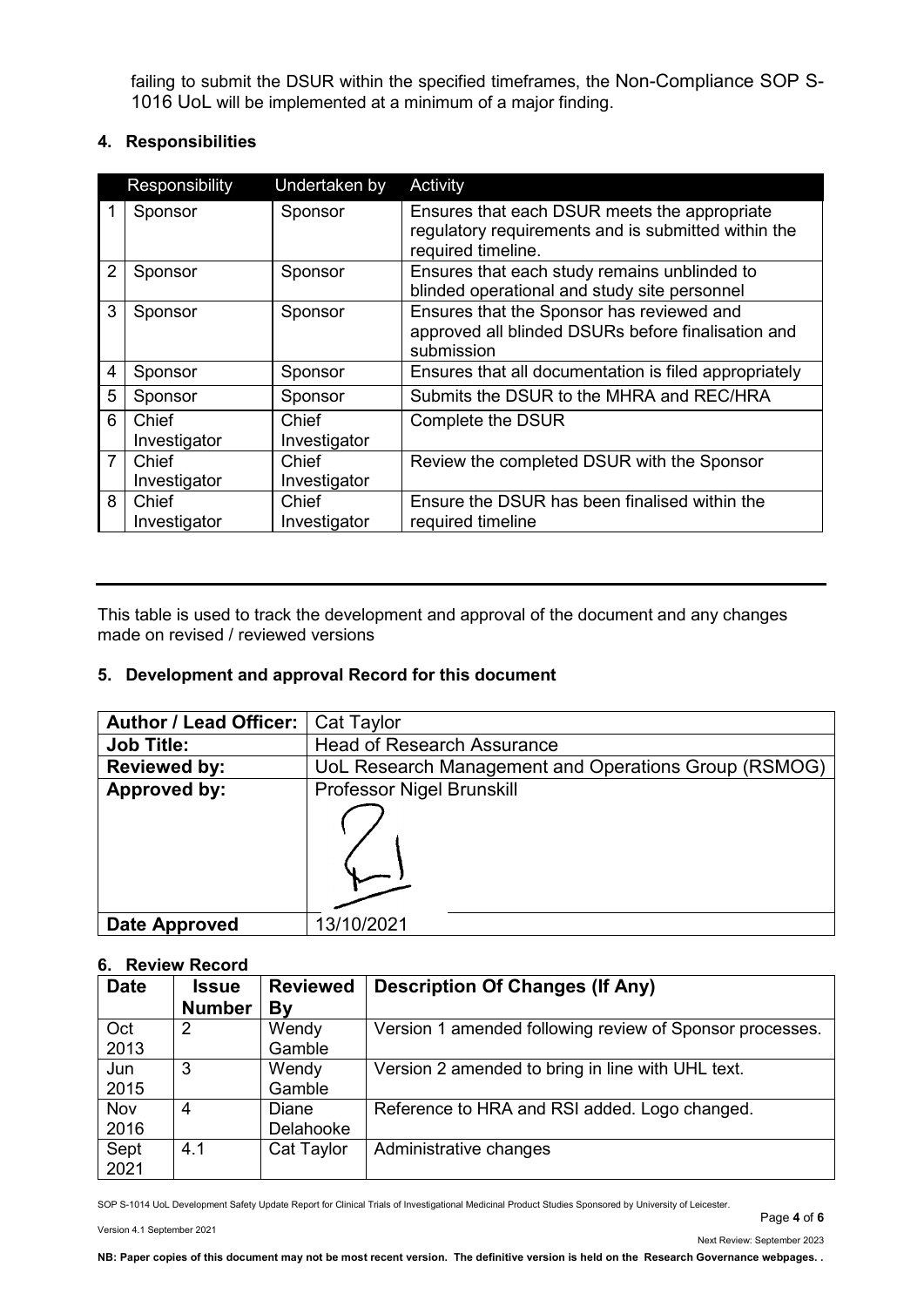### **7. Distribution Record**

| <b>Date</b> | <b>Name</b> | <b>Department</b> | <b>Received</b> |
|-------------|-------------|-------------------|-----------------|
|             |             |                   |                 |

SOP S-1014 UoL Development Safety Update Report for Clinical Trials of Investigational Medicinal Product Studies Sponsored by University of Leicester.

Page **5** of **6**